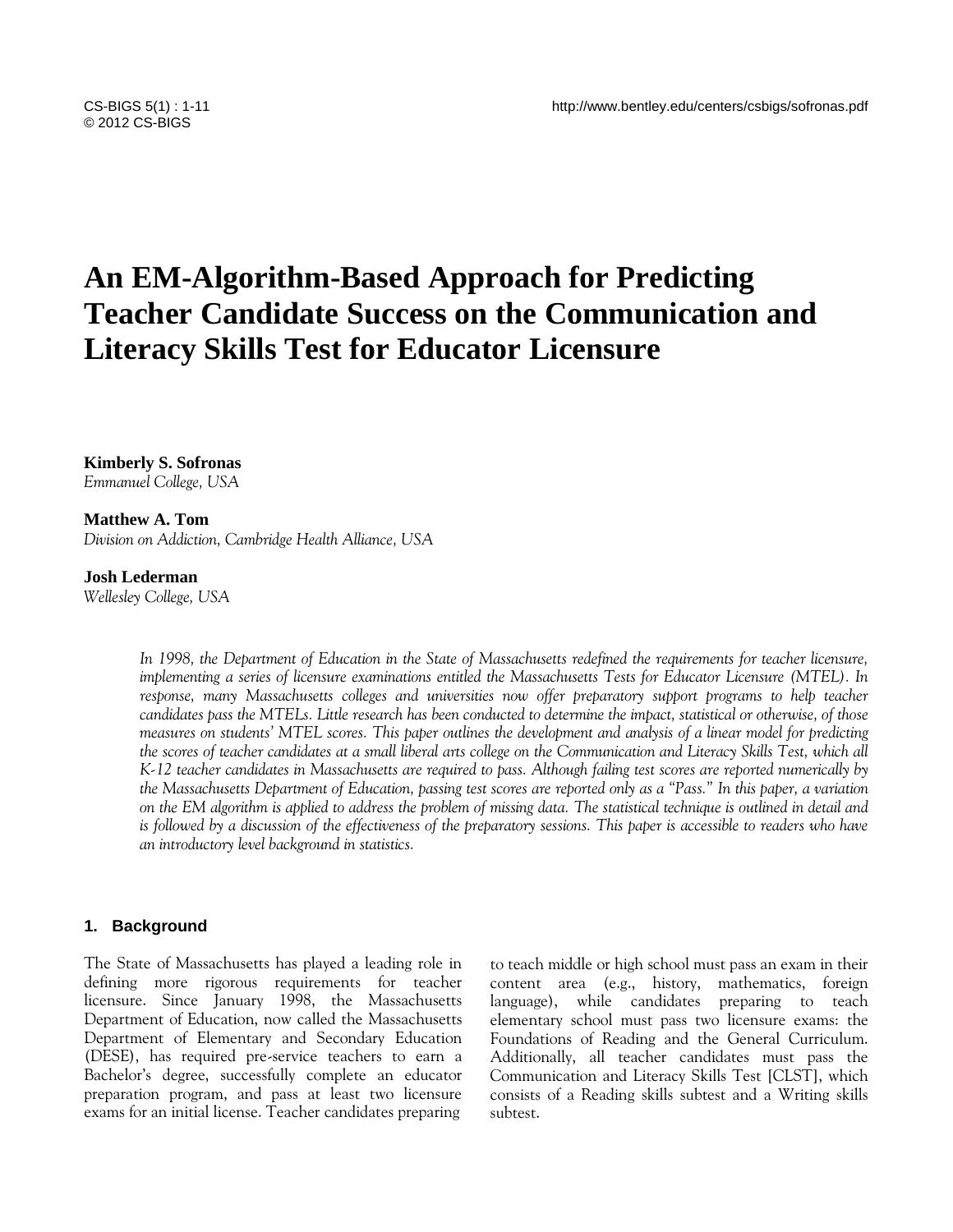That battery of tests is commonly known as the Massachusetts Tests for Education Licensure (MTEL).

The 1998 reauthorization of the federal Higher Education Act requires all states to "report annually the pass rates (on tests the states have chosen or developed) for each cohort of prospective teachers completing training programs" at all teacher training institutions within their state (Center for School Reform, 2009, p. 8). The mandate to report these data has led many educator preparation programs to require that teacher candidates pass all teacher licensure examinations prior to their assignment to a full-time student teaching placement. Since institutions are not required to report failing test results to the state for any candidate who has not completed a student teaching practicum, this generally ensures the reporting of a 100% pass rate by teacher training institutions.

From the perspective of educator preparation programs, the requirement to pass all teacher licensure examinations prior to the assignment of a student teaching placement lessens the likelihood of ethical and legal issues that might otherwise arise. In particular, it precludes a situation in which a teacher candidate graduates from an educator preparation program and is ineligible to teach in public schools because he or she is unable to pass state licensure exams.

A driving motivation for the present study was the need to identify with reasonable accuracy those teacher candidates who have the most difficulty passing the CLST MTEL at a small Massachusetts liberal arts college in order to provide them with targeted training to ensure their initial licensure upon graduation, or advise them to consider other programs of study to preclude the possibility of graduating from college unlicensed to teach in Massachusetts public schools.

Research suggests positive linear relationships between SAT scores and scores on some teacher licensure exams (Blue & O'Grady, 2002; Longwell, 2003; Wakefield, 2003 as cited in Pool et al., 2004; White, Burke & Hodges, 1994). Pool et al. (2004) studied the correlation between the SAT Verbal and Praxis I Reading scores at three types of institutions and found a moderately strong positive linear relationship. The Praxis I Reading exam is a teacher licensure exam that is similar to the CLST.

The present study explores the predictive power of SAT scores along with two additional factors: (a) attendance at a voluntary six-session preparatory course and (b) the number of attempts at either subtest of the CLST. The purpose of this study is to examine the following research questions:

- Did the teacher candidates who performed better on either subtest of the CLST attend the preparatory sessions?
- How well do SAT Verbal and SAT Writing scores predict candidates' performance on the CLST?
- Will teacher candidates' chances for passing improve with each subsequent attempt of either subtest of the CLST?

#### 1.1 The Six-Session Preparatory Course

To address concerns regarding the success rate of the college's teacher candidates on the CLST MTEL, a faculty member in the college's English Department developed a six-session preparatory course offered in fall and spring semesters beginning in 2004. Data collection for this study began in the fall semester of 2006. Table 1 briefly outlines the topics presented in each of the six sessions.

**Table 1.** Topics Presented in Six-Session CLST MTEL Preparatory Course

| Session | Topic                                           |
|---------|-------------------------------------------------|
|         | Overview of the preparatory course; Grammar and |
|         | mechanics                                       |
|         | Grammar and mechanics                           |
| 3       | Writing composition                             |
|         | Writing composition                             |
| 5       | Summary writing                                 |
| 6       | Reading comprehension; Adaptation of specific   |
|         | comprehension strategy                          |

#### **1.2.The Data Set**

Data were obtained from freshmen or transfer teacher candidates entering the college during the 2006-2007 academic year. There were a total of 78 results on the Reading subtest and 77 results on the Writing subtest, reflecting that some of the 59 teacher candidates attempted one or both subtests multiple times.

Data collected for the purpose of this study include the following, with one record for each attempt:

- SAT Verbal scores (SATV)
- SAT Writing scores (SATW), if available
- Attendance at each of the six CLST preparatory sessions (offered biannually by the college) during the 2006-2007 and 2007-2008 academic years
- Number of the attempt at the CLST Reading subtest or CLST Writing subtest (i.e., 1 for the first attempt, 2 for the second, etc.)
- Test scores on the Reading and Writing subtests of the CLST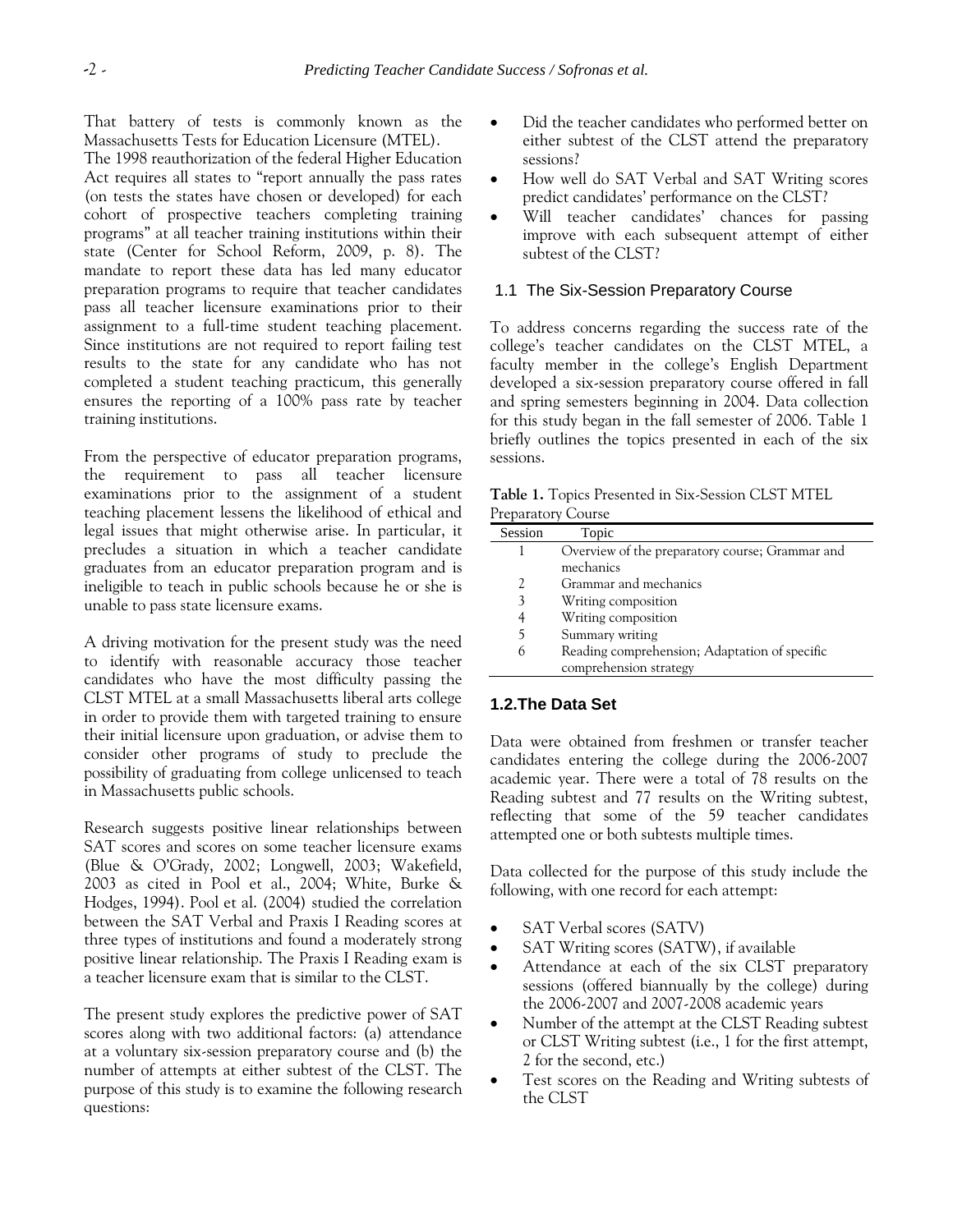While results that follow should not be generalized to all elementary education majors across the state of Massachusetts, others working with data sets obtained from cohorts of teacher candidates taking licensure exams may find the statistical methodology outlined in this paper useful.

#### **2. Statistical Methods**

The analysis of our dataset would ordinarily involve the use of two multiple linear regression models: one predicting the *CLST Reading* subtest scores; and one predicting the *CLST Writing* subtest scores. The independent variables for those models would include SATV scores, SATW scores, the number of the attempt at the CLST Reading subtest or CLST Writing subtest, and attendance at each of the six preparatory sessions offered by the college.

In this study, two complicating factors preclude the use of standard multiple linear regression models. First, the Massachusetts DESE no longer reports numerical scores for passing results on any of its teacher licensure exams. Results are reported numerically only for teacher candidates who score below the minimum passing score of 240 on the CLST. Conversely, individuals who score 240 or higher are notified of their P-status (i.e., passing). By treating those P's as missing data, we can use other results to extrapolate the missing values. Second, some individuals completed high school prior to the year the SAT Writing test was introduced and, therefore, had no SATW scores to include in the data set. Again, the best option was also to treat nonexistent SATW scores as missing data and use other candidates' data to extrapolate the missing scores (i.e., their scores on the Reading and Writing subtests of the CLST).

The Reading and Writing subtests are different exams measuring different skills, therefore, the results could not be combined, which necessitated two additional multiple linear regression models to extrapolate the missing SATW scores: one using teacher candidates' CLST Reading subtest scores and another using their Writing subtest scores.The extrapolated SATW values are then combined using weighted averages. Note that it would not be prudent to estimate a student's SATW score at 400 in the CLST Reading subtest regression model and then estimate that same student's SATW score at 600 in the CLST Writing subtest regression model. Likewise, in cases where a student takes the CLST Reading and-or Writing subtest more than once, the same SATW score should apply to each of his or her attempts. Table 2 below summarizes the four models used in the analysis.

**Table 2.** Four Multiple Linear Regression Models

| * Predicts MTEL Reading subtest<br>1R<br>$MTELR = \beta_0 +$                     |  |
|----------------------------------------------------------------------------------|--|
|                                                                                  |  |
| $\beta_{\text{SATV}}$ SATW +<br>scores.                                          |  |
| $\beta_{\text{SATW}}$ SATV +<br>* Response variable: CLST reading                |  |
| $\beta_{s_1}S_1 +  + \beta_{s_6}S_6$<br>subtest score.                           |  |
| $+ \beta_{ATT}$ (# of<br>* Explanatory variables: SATV, SATW,                    |  |
| attendance or lack of attendance teach<br>attempt)                               |  |
| of the six preparatory sessions, number                                          |  |
| of attempt.                                                                      |  |
| * Data set: only the CLST reading                                                |  |
| subtest results.                                                                 |  |
| 1W<br>$MTELW = \beta_0 +$<br>* Predicts MTEL Writing subtest scores.             |  |
| $\beta_{\text{SATW}}$ SATW +<br>* Response variable: CLST writing                |  |
| $\beta_{\text{SATW}}$ SATV +<br>subtest score.                                   |  |
| * Explanatory variables: SATV, SATW,<br>$\beta_{s_1}S_1 +  + \beta_{s_6}S_6$     |  |
| attendance or lack of attendance teach<br>+ $\beta_{ATT}$ (# of                  |  |
| of the six preparatory sessions, number<br>attempt)                              |  |
| of attempt.                                                                      |  |
| * Data set: only the CLST writing                                                |  |
| subtest results.                                                                 |  |
| $\overline{2R}$<br>* Generates missing SAT Writing<br>$SATW = \beta_0 +$         |  |
| $\beta_{MTELR}$ MTELR +<br>scores.                                               |  |
| $\beta_{\text{SATW}}$ SATV +<br>* Response variable: CLST reading                |  |
| $\beta_{s_1}S_1 +  + \beta_{s_6}S_6$<br>subtest score.                           |  |
| $+ \beta_{ATT}$ (# of<br>* Explanatory variables: MTELR,                         |  |
| SATV, attendance or lack of<br>attempt)                                          |  |
| attendance teach of the six preparatory                                          |  |
| sessions, number of attempt.                                                     |  |
| * Data set: only the CLST reading                                                |  |
| subtest results.<br>2W                                                           |  |
| * Generates missing SAT Writing<br>$SATW = \beta_0 +$<br>$\beta_{MTELW} MTELW +$ |  |
| scores.<br>$\beta_{\text{SATW}}$ SATV +<br>* Response variable: CLST writing     |  |
| $\beta_{s_1}S_1 +  + \beta_{s_6}S_6$<br>subtest score.                           |  |
| * Explanatory variables: MTELW,<br>+ $\beta_{ATT}$ (# of                         |  |
| SATV, attendance or lack of<br>attempt)                                          |  |
| attendance teach of the six preparatory                                          |  |
| sessions, number of attempt.                                                     |  |
| * Data set: only the CLST writing                                                |  |
| subtest results.                                                                 |  |

| <b>CLST</b> Reading Subtest  | Failing           | Passing           | Total |
|------------------------------|-------------------|-------------------|-------|
| Records                      | <b>MTEL Score</b> | <b>MTEL Score</b> |       |
| <b>SAT Writing Score</b>     | 23                | 37                | 60    |
| Available                    |                   |                   |       |
| <b>SAT Writing Score Not</b> | 2.                | 16                | 18    |
| Available                    |                   |                   |       |
| Total                        | 25                | 53                | 78    |
| <b>CLST Writing Subtest</b>  | Failing           | Passing           | Total |
| Records                      | <b>MTEL Score</b> | <b>MTEL Score</b> |       |
| <b>SAT Writing Score</b>     | 26                | 33                | 59    |
| Available                    |                   |                   |       |
| <b>SAT Writing Score Not</b> |                   | 14                | 18    |
| Available                    |                   |                   |       |
| Total                        | 30                | 47                | 77    |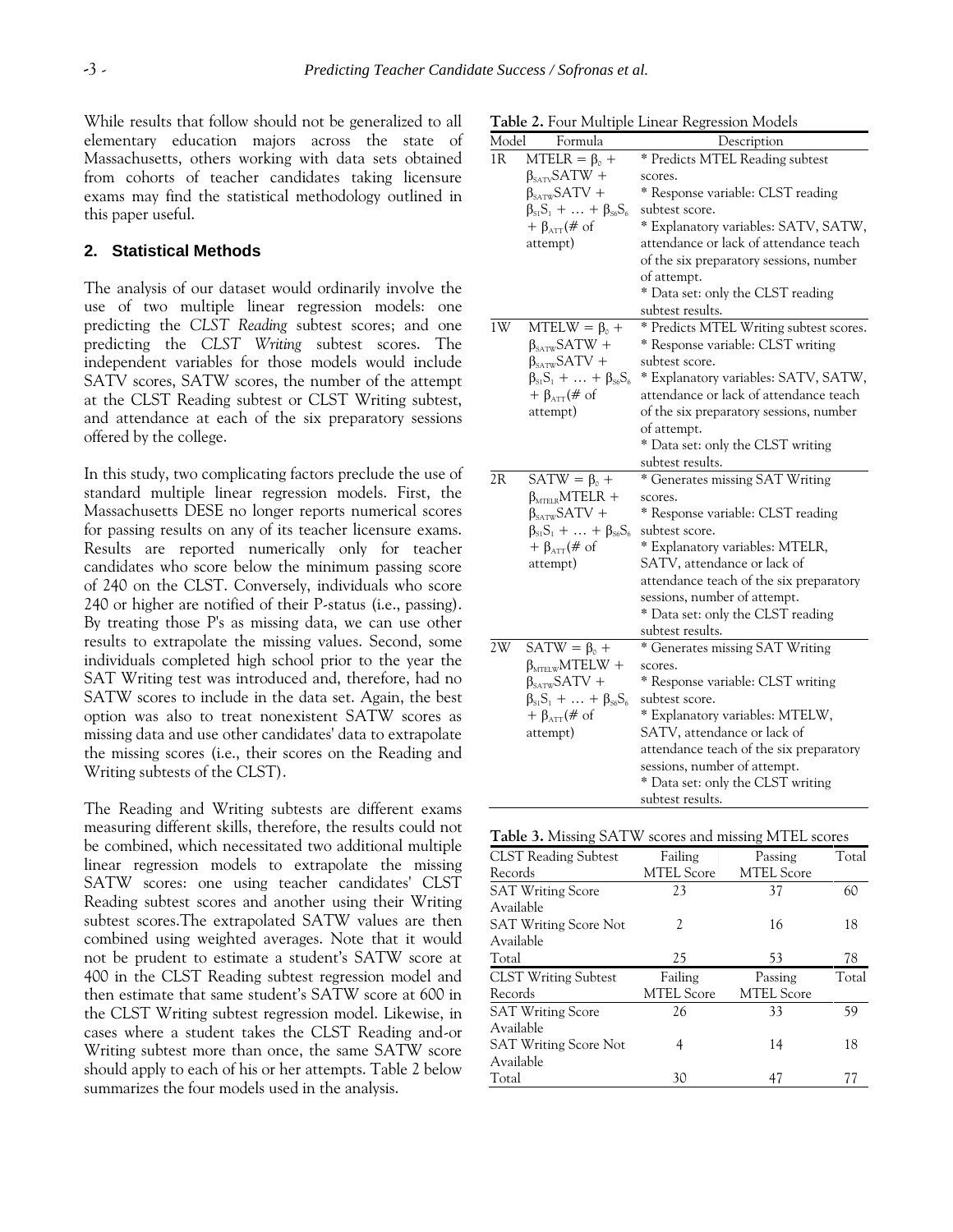Horton and Kleinman (2007) discuss situations in which there is a pattern in the missing data. "If the data matrix can be rearranged in such a way that there is a hierarchy of missingness, so that observing a particular variable  $X_b$ for a subject implies that  $X_a$  is observed, for a  $\lt$  b, then the missingness is said to be *monotone*" (p. 80). According to Horton and Kleinman (2007), monotone patterns of missingness allow for the use of simpler methods. However, the CLST Reading and Writing subtest results did not show any hierarchical structures relating teacher candidates with SATW scores to passing or failing CLST Reading or Writing subtest results. In other words, there were cases in which candidates had no SATW score and passed the CLST, cases in which they had no SATW score and failed the CLST, cases in which they had an SATW score and passed the CLST, and cases in which they had an SATW score and failed the CLST. That held true for both the Reading and Writing subtest results.

Table 3 shows how many records in the data set were missing SAT Writing scores and CLST MTEL scores. We recall that many teacher candidates attempted one or both subtests multiple times. If a candidate without an SATW score had 2 attempts at the Reading subtest and 1 attempt at the Writing subtest, then that would represent 3 records that were missing an SATW score.

## 2.1. The Iterative Process

According to McLachlan and Krishnan (1997), the "Expectation-Maximization [EM] algorithm is a broadly applicable approach to the iterative computation of maximum likelihood (ML) estimates, useful in a variety of incomplete data problems" (p.1). To address the complications within our data set, we applied a variation of the EM algorithm that consisted of the following three stages:

Stage 1: Obtain initial values for the missing data

Stage 2: Run successive multiple linear regression models as part of an iterative process

Stage 3: Report the final models and results after the iterative process has converged

Before we could begin the iterative process, we needed initial values for the missing SATW scores and the passing scores on the Reading and Writing subtests of the CLST. In Stage 1 of our adaptation of the EM algorithm, we introduced those initial values. Because 300 is a perfect score on all Massachusetts Tests for Educator Licensure and 240 is the minimum passing score (for more information on MTEL scoring, see www.mtel.nesinc.com/MA16 passing.asp), 270, the average of the two scores, is a reasonable initial value for all passing scores on the CLST.

Since there is a fairly strong linear fit between SATV and SATW scores,  $(r = 0.62, \text{ see Figure 1}),$  we used the verbal scores to obtain the initial estimates for the missing SATW scores. Running the regression gave us the formula  $\widehat{SATW} = 129.05 + 0.7837SATV$ . All of the initial estimates fell between 400 and 750.

In Stage 2, we ran and reran our four multiple linear regression models in sequence using a six-step iterative process (see Appendix A).



**Figure 1.** Scatter plot of SAT Verbal and SAT Writing Scores

In Stage 3, we looked at the results of each iteration and confirmed that the iterative process as a whole converged. Standard regression outputs were obtained to determine which variables were significant in each of the four models, and which were not.

#### 2.2. Backwards Elimination

After running an initial 3-stage variation on the EM algorithm to obtain the four models, we identified the coefficient in each model with the highest two-tailed pvalue and removed that variable from its associated model. With the new smaller list of variables, we returned to Stage 1, reiterated the whole process and obtained new coefficients for the four models. We continued this backwards elimination cycle, paring down all four models until we were left with coefficients whose p-values were all under 0.10. Any further removal of variables was left to the discretion of the research team.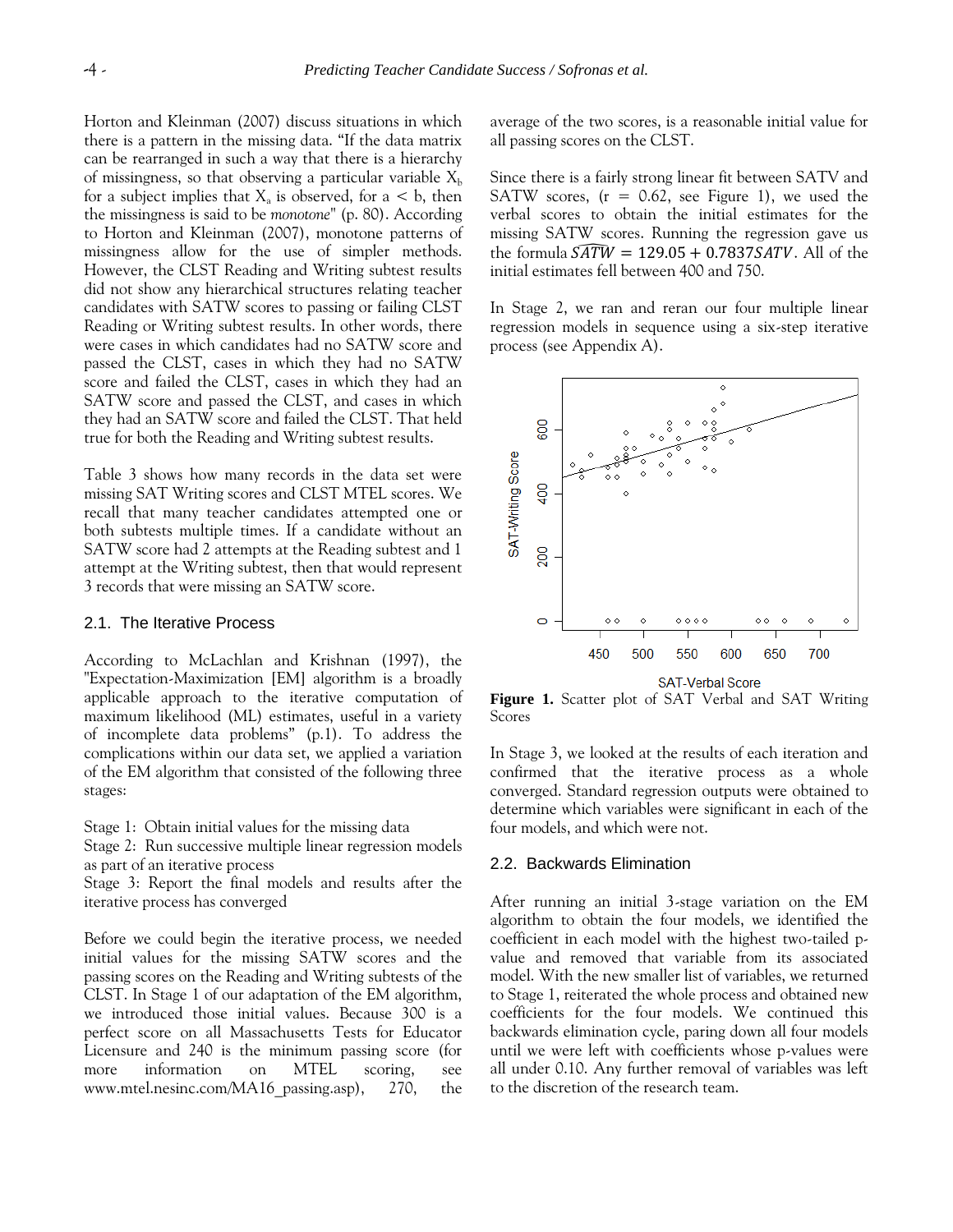## 2.3. The Logistic Regression Alternative

See Appendix B for a discussion of the benefits and drawbacks of using logistic regression to estimate teacher candidates' probabilities of passing the subtests of the CLST and measure the effectiveness of the preparatory sessions.

#### **3. Results**

At each stage of the backward elimination process, the iterative procedure converged. Our final results from Models 1R and 1W gave us the following formulas for teacher candidates' expected Reading and Writing subtest scores:

$$
MTELR = 188.4 + \frac{6.1}{100} SATV + 7.4S_2 - 10.4S_3 - 12.3S_4 - 7.1S_5 + 20.0S_6 + 8.5Attempt
$$
\n(1R)

$$
MTELW = 173.9 + \frac{5.4}{100} SATV + \frac{5.9}{100} SATW + 4.095S_6. \quad (1W)
$$

Tables 4 and 5 show the coefficients for the variables included in Model 1R and 1W, along with the two-sided p-values for each of the coefficients.

**Table 4.** Regression Output for Model 1R

|                                                                           | Estimate    | Std. Error | t-value | $Pr(>\vert t \vert)$ |
|---------------------------------------------------------------------------|-------------|------------|---------|----------------------|
| (Intercept)                                                               | 188.42253   | 11.76509   | 16.02   | $0.00000$ ***        |
| <b>SATV</b>                                                               | 0.06080     | 0.02029    | 3.41    | 0.00110<br>$***$     |
| S <sub>2</sub>                                                            | 7.41384     | 4.04414    | 1.83    | 0.07102              |
| S <sub>3</sub>                                                            | $-10.43697$ | 3.34023    | $-3.13$ | 0.00259<br>**        |
| S4                                                                        | $-12.32946$ | 3.86958    | $-3.19$ | $***$<br>Λ           |
| S <sub>5</sub>                                                            | $-7.10014$  | 3.16406    | $-2.24$ | $\ast$<br>0.02800    |
| S6                                                                        | 20.02423    | 3.39374    | 5.90    | 1.17E-007 ***        |
| Attempt                                                                   | 8.52730     | 1.70401    | 5.00    | 4.01E-006***         |
| Signif. codes: $p < 0.1$ ; * $p < 0.05$ ; ** $p < 0.01$ ; *** $p < 0.001$ |             |            |         |                      |

**Table 5.** Regression Output for Model 1W

|             | Estimate                                                                  | Std. Error |       | t-value $Pr(>\vert t \vert)$ |     |
|-------------|---------------------------------------------------------------------------|------------|-------|------------------------------|-----|
| (Intercept) | 173.94313                                                                 | 9.00993    | 19.31 | 0.00000                      | *** |
| <b>SATV</b> | 0.05884                                                                   | 0.02603    | 2.26  | 0.02670                      | ∗   |
| <b>SATW</b> | 0.05445                                                                   | 0.02338    | 2.33  | 0.02260                      | ∗   |
| S6          | 4.09514                                                                   | 2.11881    | 1.93  | 0.05710                      |     |
|             | Signif. codes: $p < 0.1$ ; * $p < 0.05$ ; ** $p < 0.01$ ; *** $p < 0.001$ |            |       |                              |     |

The residual standard errors for the two models are very close: 9.995 for Model 1R, 9.022 for Model 1W. We can then estimate teacher candidates' probabilities of passing using normal distributions with standard deviations between 9 and 10. With either subtest, a candidate who expects to score approximately 246 has roughly a 75% chance of passing. Likewise, a candidate who expects to score approximately 255 has about a 95% chance of passing.

The sections that follow report the findings of this study as they relate to the three predictors: (a) SATV and SATW, (b) attendance at the six-session preparatory course, and (c) number of attempts at either subtest of the CLST.

# 3.1. The Preparatory Sessions as Predictors of Success on the CLST

According to Equation 1W, attendance at session 6 had a minor effect on the expected CLST Writing score – adding 4.1 points (standard error: 2.1 points). None of the other sessions had a significant effect. According to Equation 1R, preparatory sessions 2 and 6 were positive indicators for teacher candidates' performance on the CLST Reading subtest, adding 7.4 points and 20.0 points, respectively (standard errors: 4.0 points and 3.4 points, respectively), to a teacher candidate's expected score. Interestingly, preparatory sessions 3, 4, and 5 were negative indicators, lowering a candidate's expected score on the Reading subtest by 10.4, 12.3, and 7.1 points, respectively (standard errors: 3.3, 3.9 and 3.2 points, respectively).

While it is possible that sessions 3, 4 and 5 presented concepts that may have confused some teacher candidates and worked to effectively lower their scores on the Reading subtest, we are not claiming that attendance at sessions 3, 4, and 5 causes candidates to perform worse on the CLST Reading subtest. Two lurking variables offer other possible explanations for this finding. First, it is possible that candidates' weaknesses in *writing*, if any, may negatively affect their performance on the *Reading* subtest of the CLST MTEL. As Table 1 indicates, sessions 3, 4, and 5 emphasize writing skills and the candidates who chose to attend those sessions had either already failed the Writing subtest, or had not yet taken the test. Hence, the sub-pool of individuals attending sessions 3, 4, and 5 included those with weaker writing skills.

Second, many of the writing skills addressed in sessions 3, 4, and 5 (e.g., writing a clear thesis, supporting a thesis with evidence, and drafting conclusions) require significant time to develop. There are essentially no direct testing strategies or other "tricks" that teacher candidates might take away from sessions 3, 4, and 5 and apply to either subtest of the CLST. On the contrary, Session 6 emphasizes a reading comprehension technique that is concrete and immediately applicable and would likely improve a teacher candidate's score.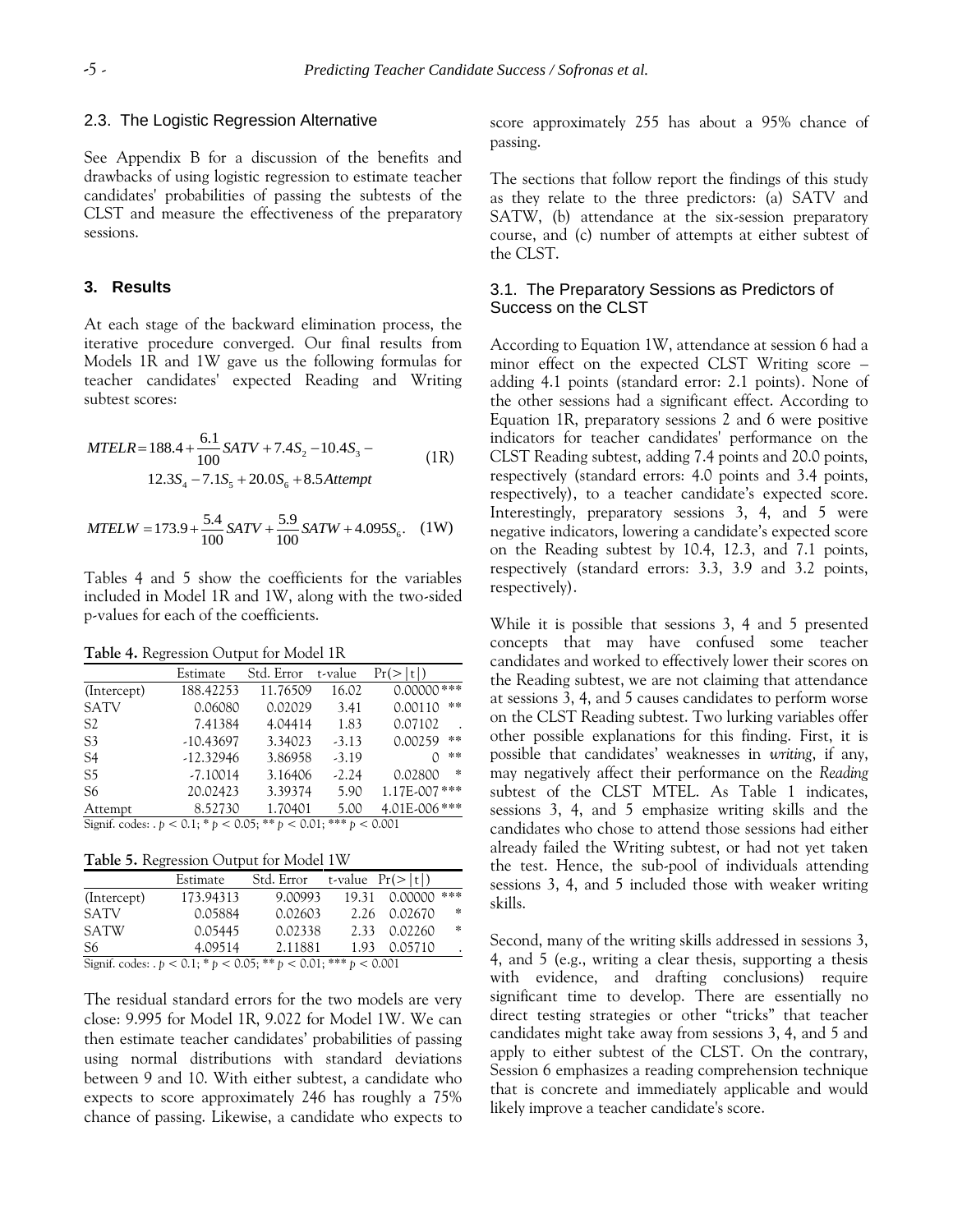# 3.2. SAT Scores as Predictors of Success on the CLST

Teacher candidates with higher SATV scores had both higher expected CLST Reading subtest scores and higher expected CLST Writing subtest scores. With all other factors equal, for example, the expected CLST Reading subtest score for a candidate with an SATV score of 600 is 6.1 points higher than the expected score for a teacher candidate with an SATV score of 500 (standard error: 2.0 points for a 100-point difference in SATV). The expected CLST Writing subtest score for the candidate with the SAT Verbal score of 600 is 5.9 points higher (standard error: 2.6 points for a 100-point difference in SAT Verbal). SATW, on the other hand, was a significant predictor for only the CLST Writing subtest.

With all other factors equal, the expected CLST Writing subtest score for a teacher candidate with an SATW score of 600 is 5.4 points higher than the expected score for a candidate with an SATW score of 500 (standard error: 2.3 points for a 100-point difference in SAT Verbal). If all the other factors are equal, those same two teacher candidates will have the same expected CLST Reading subtest score. Most of SATV and SATW scores in the data set were between 400 and 650. As a result, the expected CLST Reading and Writing subtest scores given by our results are probably not valid for extremely weak teacher candidates (i.e., those with SAT scores under 400) and extremely strong teacher candidates (i.e., those with SAT scores above 700).

#### 3.3. Repeated Test Attempts as Predictors of Success on the CLST

The findings of this study revealed no increase in expected scores on the CLST Writing subtest with repeated attempts. However, according to the data analysis, we did find an increase of 8.5 points per attempt on the Reading subtest (standard error: 1.7 points). For two reasons, we must exercise some caution in making claims regarding the extent to which candidates can improve their scores through repeated attempts at this subtest.

First, teacher candidates who pass the Reading subtest never take it again. Only those candidates who fail and must take the subtest a second time have the opportunity to show improvement. Candidates who must take the subtest a third time provide two numerical results for comparison. Ideally, in order to truly assess the effects of repeated attempts, we would have at least two or three results for every candidate. Arguably, if teacher candidates who passed the Reading subtest did take it a second time with only minimal or no improvement then

our analysis would have yielded a result much lower than 8.5 points gained per attempt.

Second, diminishing returns may be an issue on the fourth, fifth or sixth attempt of the Reading subtest. Our data set does not have enough fourth attempts in it to detect this phenomenon.

## **4. Using the Results to Identify Teacher Candidates At-Risk of Failing the CLST Subtests**

Although we can use the coefficients corresponding to attendance at the preparatory sessions (i.e.,  $S_1$ ,  $S_2$ ,  $S_3$ ,  $S_4$ ,  $S_5$ , S6 ) and to the *number of attempts at the subtests* to draw conclusions about the effectiveness of the preparatory sessions or the tests themselves, we cannot use them to predict the future performance of individual candidates. It does not make sense, for example, to decrease teacher candidates' expected CLST Reading subtest scores because they exercised the motivation to attend preparatory sessions 3, 4 and 5. Similarly, the data collected on *number of attempts at the subtests* might be misleading, as we have no way of knowing how teacher candidates divided their time between the two subtests during the allotted 4-hour testing period.

Anecdotal reports from teacher candidates revealed that some devoted the majority of their time (e.g., 3.5 hours) to one subtest of the CLST leaving very little time for the other subtest. Moreover, adding 8.5 points to an expected score for each additional attempt at the Reading subtest of the CLST as our model suggests is flawed. However, as benchmarks, we can calculate the expected scores for candidates taking the CLST for the first time without any preparation (S<sub>1</sub> through S<sub>6</sub> set to 0, Attempts set to 1). The sections that follow outline procedures for using Models 1R and 1W to estimate the probabilities that a student will pass the Reading and Writing subtests of the CLST using only SAT scores.

## 4.1. Probabilities of Passing the Reading Subtest of the CLST

Prediction intervals' standard errors can now be used to estimate probabilities of passing the CLST Reading subtest. Equation 1R can be simplified when we consider teacher candidates who are taking the CLST Reading subtest for the first time without any preparation:

$$
MTELR = 197.0 + \frac{6.1}{100} SATV
$$
 (1R<sub>a</sub>)

Because SATW was removed from Model 1R (see Eq. 1R), it need not be considered here. When SATV is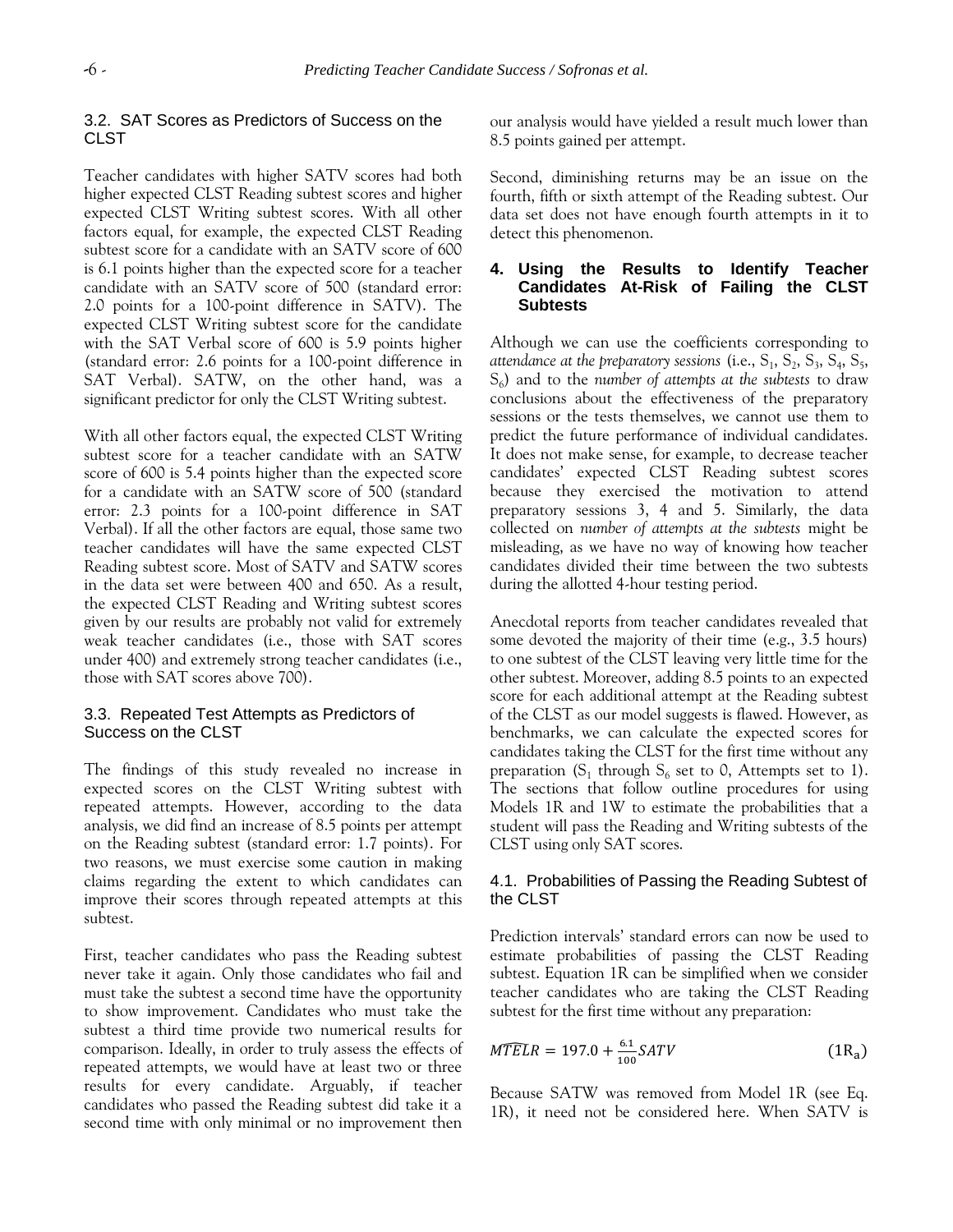between 400 and 700, the standard error on  $MTELR$  is between 10.1 and 10.6 points. For SAT Verbal scores within that range, Figure 2 shows the confidence level,  $\alpha$ , such that  $(240, \infty)$  is an alpha-level right-sided confidence interval for the predicted Reading subtest score. While  $\alpha$  is not a direct estimate for a teacher candidate's probability of passing the Reading subtest of the CLST, it is a good indicator. For example,  $\alpha$  is approximately 50% when the SAT Verbal is in the 610-640 range. According to our model, even candidates with the highest SATV scores in our data set (i.e., SAT Verbal scores close to 650) have a greater than 40% chance of failing if they take the Reading subtest of the CLST without any preparation.

# 4.2. Probabilities of Passing the Writing Subtest of the CLST

Similarly, prediction intervals' standard errors can be used to estimate probabilities of passing the CLST Writing subtest. Model 1W (see Eq. 1W) contains both SATV and SATW scores. Again, consider teacher candidates taking the CLST Writing subtest for the first time without any preparation. To get a sense of their chances of passing the CLST Writing subtest, we look at candidates with equal SAT Verbal and SAT Writing scores (e.g., 450, 450). Because the coefficients and standard errors for SATV and SATW are each nearly the same, a teacher candidate with  $SATV = SATW = 500$ should have approximately the same chances of passing the Writing subtest of the CLST as a teacher candidate with an SATV = 400 and SATW = 600. Setting  $S_6 = 0$ , gives us the simpler equation:

$$
MTELW = 173.9 + \frac{5.4}{100} SATV + \frac{5.9}{100} SATW
$$
 (1W<sub>a</sub>)

When SATV is between 400 and 700, the standard error on MTELW is between 9.1 and 9.6 points. For SAT Verbal scores within that range, Figure 2 shows the confidence level, , such that  $(240, \infty)$  is an alpha-level right-sided confidence interval for the predicted CLST writing subtest score. In this case,  $\alpha$  is approximately 50% when the combined SATV/SATW score is around 1150. In contrast to the results for the CLST Reading subtest, strong students have high chances of passing the Writing subtest on their first attempt. According to our model, the students in the cohort with the highest combined SAT scores in our data set (i.e., approximately 1300) have close to an 80% chance of passing the Writing subtest without any preparation.

#### **5. Examining the Model**

In multiple linear regression, residual plots are often used to detect problems with models and their fits. Before we can construct residual plots for Models 1R and 1W, we must simulate the missing passing scores (note that any simulated score below 240 is re-simulated). Using the simulated passing scores, we can generate sample residual plots, such as those in Figure 3.

Furthermore, we can generate many sets of residuals, and then for each set we can calculate the correlation between the predicted subtest scores and the residuals. Figure 4 shows the correlations for 100 sets of residuals for Models 1R and 1W, respectively. Both histograms are centered to the right of 0, which suggests some positive correlation between the predicted CLST subtest score and the residual. This means Models 1R and 1W likely underestimate, candidates' expected scores. This underestimation may prove to motivate candidates to spend much needed time preparing for the CLST.

#### Residual plot for the reading subtest model



Residual plot for the writing subtest model



**Figure 3.** Sample Residual Plots

The missing passing scores and the simulated residuals pose other problems. First, simulated residuals for students who *pass* have minimum values, while simulated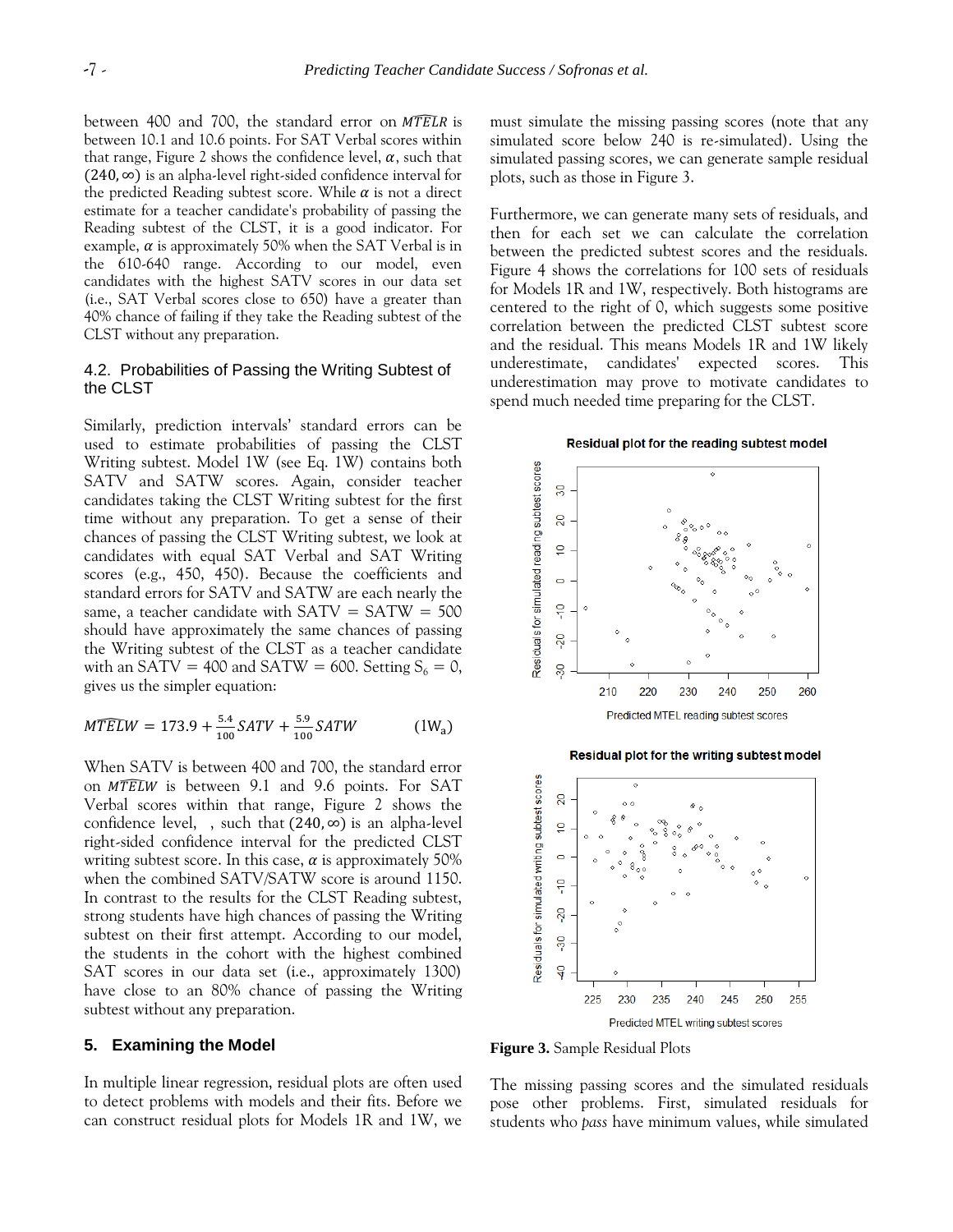residuals for students who *fail* have maximum values. For example, if a student has an expected score of 250 and passes, the simulated residual will probably be between - 10 and +30. If a student has an expected score of 230 and fails, the corresponding range spans from  $-30$  to  $+10$ .

#### **Histogram for reading subtests' correlations**



Histogram for writing subtests' correlations



**Figure 4.** Histograms for Reading and Writing Subtests' Correlations

Since students with lower expected scores have lower chances of passing, we could get more negative residuals on the left side of the residual plot and more positive residuals on the right side. This may produce a positive correlation between the expected scores and the residuals. This problem would be exacerbated if we generated residuals using the larger standard errors computed for confidence or prediction intervals instead of the standard errors given by Models 1R and 1W themselves. Second, the model assumes that for each teacher candidate, the residuals for all of his or her attempts are independent. With multiple attempts, this may not be the case. For example, suppose that the model states that a particular candidate has an expected Writing subtest score of 230, and then suppose that the candidate's score on a first attempt is 215. According to the model, the expected score on a second attempt, assuming no additional preparation, is still 230. If the 215 is a more representative measure of the candidate's potential, then it is likely that the residuals for future attempts will be centered around -15, not 0. Third, the replacement values for the missing data are calculated using the coefficients for Models 1R, 1W, 2R and 2W in that iteration. As the coefficients get updated with each iteration, the resulting residuals decrease. As a consequence, the standard errors in the four models underestimate the actual corresponding standard deviations. It is possible that students' subtest scores have more variability than our models and results would indicate. However, problems with inducing bias and understating variability are not new to missing data methods (Horton and Kleiman, 2007). Because of this potential bias, administrators and advisors should exercise caution when considering counseling students out of the teacher training program.

#### **6. Final Remarks**

This study examined the predictive power of three variables on teacher candidates' CLST test scores and presented an adaptation of the EM algorithm as one approach for addressing the problem of missing data across two linked multiple linear regression models. Our algorithm converged after only a few iterations, and we were able to use stepwise elimination to pare down Models 1R, 1W, 2R and 2W. Although the potential bias in the model may not allow us to assign students accurate probabilities of passing the subtests of the CLST, it does identify which students need more or less support relative to each other. The model also offers a way to evaluate and rank the effectiveness of the preparatory sessions.

Since the time this data was collected, the CLST MTEL has undergone considerable revision (See http://www.doe.mass.edu/news/news.aspx?id=4830 for specific details related to those revisions). The openended vocabulary definitions have been removed from the revised CLST Reading subtest, leaving only reading comprehension questions. Likewise, two sections have been removed from the revised CLST Writing subtest - a section on open-ended definitions of grammatical terms and a multiple-choice section to identify spelling, punctuation, and-or other grammatical errors. The sections of the Writing subtest that remain (i.e., a section with error-laden sentences that must be rewritten and a section containing short passages followed by multiplechoice questions that address editing issues) have been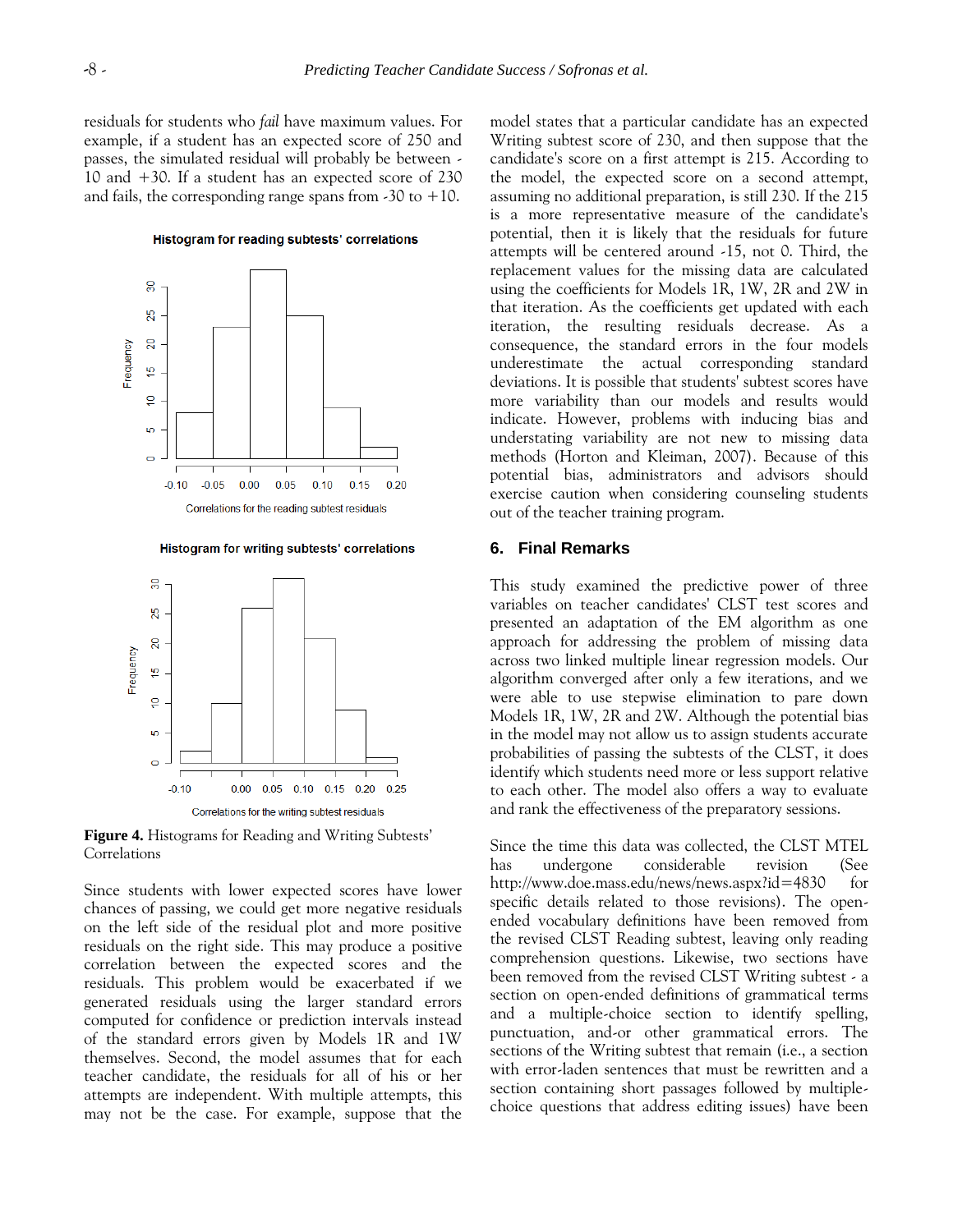expanded to include more of the same kinds of items. We believe the predictive power of session 6  $(S_6)$  may be even greater now that the revised version of the CLST Reading subtest consists of only reading comprehension questions. However, this study should be replicated to determine the impact of these changes on the predictive power of the variables outlined above. While the specific numerical results based on the data collected for this study are no longer useful, the analysis in this paper can be taken as proof of concept.

In light of growing concerns surrounding the use of quantitative test data to determine a qualitative capacity for teaching (Berliner, 2005; Hess, 2005; Pool, Dittrich, Longwell, Pool, and Hausfather, 2004), it is especially critical for educator preparation programs to minimize potential ethical issues that might arise as direct or indirect consequences of teacher licensure examinations. It is unprincipled to accept four years of college tuition money from teacher candidates unlicensed to teach upon graduation. Likewise, prematurely counseling teacher candidates away from the teaching profession because of obstacles related to passing licensure exams is also problematic.

The methodology outlined in this study offers a means to evaluate the effectiveness of MTEL preparatory programs and identify teacher candidates at risk for failing either subtest of the CLST. It is our hope that investigators at other institutions will be able to run this same algorithm on new data sets and obtain similar types of results for the purpose providing candidates at risk of failing with the early support needed to experience success. Investigators at other institutions may choose to include additional variables (e.g., high school and-or college GPA, performance in related coursework, SATM, etc.) in their data set. Since all high school graduates who have taken the SAT now have SATW scores, the need for Models 2R and 2W has been eliminated, simplifying future analyses of this kind.

**Acknowledgements:** The authors would like to thank the reviewer for helpful comments that have certainly led to a clearer presentation of this paper. The authors would also like to thank Nicholas Horton for his advice on the preparation of this manuscript.

## **References**

- Berliner, D. C. 2005. The near impossibility of testing for teacher quality. Journal of Teacher Education, 56(3), 205-213.
- Blue, T. & O'Grady, J. 2002. Finding the best teachers: A study of relationships among SAT, GPA, Praxis series test scores, and teaching ratings. Pennsylvania Teacher Educator, 1, 1-12.
- Center for School Reform 2009. Why MTEL, not PRAXIS, will maintain teacher quality in Massachusetts. Pioneer Institute Public Policy Research.
- Diez, M. E. 2002. The certification connection. Education Next, 2(1), 8-15.
- Hess, F. M. 2005. The predictable, but unpredictably personal politics of teacher licensure. Journal of Teacher Education, 56(3), 192-198.
- Horton, N. & Kleiman, K. P. 2007. Much ado about nothing: A comparison of missing data methods and software to fit incomplete data regression models. The American Statistician, 61(1), 79-90.
- McLachlan, G. & Krishnan, T. 1997. The EM algorithm and extensions. Wiley series in probability and statistics. John Wiley & Sons.
- Pool, J., Dittrich, C., Longwell, E., Pool, K., & Hausfather. 2004. An analysis of SAT and PRAXIS I: Performance of teacher education candidates at three difference types of institutions. Action in Teacher Education, 26(2), 60-68.
- White, W. F., Burke, C. M., & Hodges, C. A. 1994. Can Texas teacher certification be predicted from SAT scores and grade point averages? Journal of Instructional Psychology, 21, 298-299.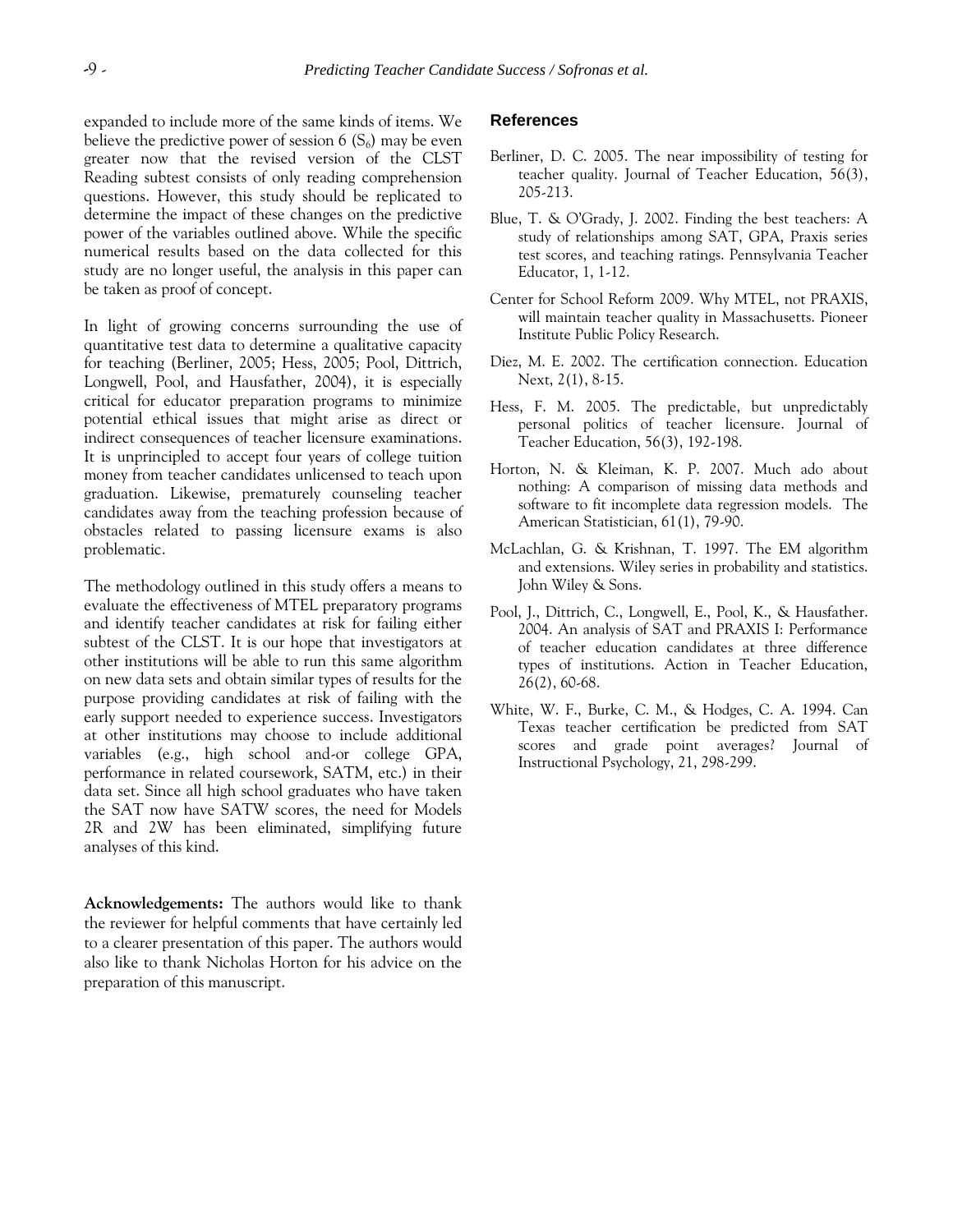# **Appendix A**

- Step 1: Fit models 1R and 1W.
- Step 2: Use those results to obtain refined estimates for the passing CLST Reading and Writing subtest scores. Substitute estimates into our data set as the new passing scores.
- Step 3: Run models 2R and 2W with this new data set.
- Step 4: Obtain improved estimates for the missing values in SATW. For each student who did not take the SAT Writing test, models 2R and 2W will give multiple estimates for the missing SATW score - one per attempt at each of the Reading and Writing subtests. Average estimates to obtain a single value for the missing SATW score.
- Step 5: Substitute these updated values in for all of the missing entries in SATW.
- Step 6: Run Steps 1 5 until all of the models and values for missing data converge.

#### **Appendix B**

One alternative approach is to reduce all the failing grades to F's and use logistic regression. This approach still requires two separate models: one for the CLST Reading subtest and one for the CLST Writing subtest; however, the response variable is binary – pass or fail – instead of numerical. While that simplifies the problem of missing data, discarding the actual failing scores may represent a significant loss of information.

The missing SAT Writing scores remain problematic and still need to be interpolated. One possibility is to use another four-model variation on the EM-algorithm. Instead of the two linear regression models 1R and 1W, we have two logistic regression models 3R and 3W.The independent variables are the same SAT scores, session attendance, and number of attempts. The response variable is whether the candidate passes or fails. To reestimate the missing SATW scores, we use two linear regression models 4R and 4W.The only difference between models 2R and 2W and 4R and 4W is that we replace the CLST subtest scores with the estimated logodds: $\ln\left(\frac{p}{1}\right)$  $\frac{p_{pass}}{1-p_{pass}}$ ). Here,  $p_{pass}$  is the estimated probability of an attempt yielding a passing score. Just as the original algorithm cycles through Models 1R, 1W, 2R and 2W, this new algorithm cycles through Models 3R, 3W, 4R and 4W. Backwards elimination is again used to prune the four models.

Another approach involves first interpolating the missing SATW scores and then running the logistic regression a single time without iteration. We start with Models 5R and 5W, which model SAT Writing score as a function of attendance at the preparatory sessions, SATV scores, number of attempts at the CLST subtest and whether the attempt yields a passing or failing score. Those two models are then used to get estimates for the missing SATW scores. From there, we introduce two logistic regression models, 6R and 6W, to estimate the effects of the different factors on the chances of passing the subtests. Just as in Models 3R and 3W, the independent variables are the SAT scores, session attendance, and the number of attempts. The response variable is whether or not the candidate passes or fails. Similarly, backwards elimination is used to prune all the models.

Unfortunately, there are a number of drawbacks to both the iterative and the one-pass approaches. First, interpreting the coefficients and results of the logistic regression models is more complicated. We learned from out original approach that attendance at a given session will raise or lower the expected subtest score by a fixed number of points and the expected score on a second attempt at the CLST Reading subtest is a fixed number of points higher than the expected score on a first. Interpreting the coefficients of the logistic regression models involves examining changes in odds of success to get to the [non-linear] changes in candidates' probabilities of passing. For many, the interpretations of the results in the logistic regression models are less accessible than the interpretations of the results in the models from our originally proposed method.

Second, more variables were removed during backwards elimination with both logistic approaches, limiting the possible conclusions (for reference, Tables 6, 7, 8 and 9 contain the output for models 3R, 3W, 6R and 6W, respectively). For example, the number of attempts is a significant component of the model for the CLST Reading subtest using our original approach; however, this variable (p-value  $= 0.0945$ ) could be eliminated at the discretion of the statistician using the iterative logistic regression approach. Number of attempts was not a factor in the case of the one-pass logistic regression approach. Variables S3 and S5 – both significant indicators in the models from our original approach - did not survive the backwards elimination with either logistic regression approach. It is possible that, for many of the teacher candidates, changes in the values of these three variables represented the difference between failing and failing by less. Because the logistic regression models use a binary response variable, such an effect cannot be detected by these procedures.

A benefit of the logistic regression approaches is that they offer a more optimistic, and possibly more realistic, view